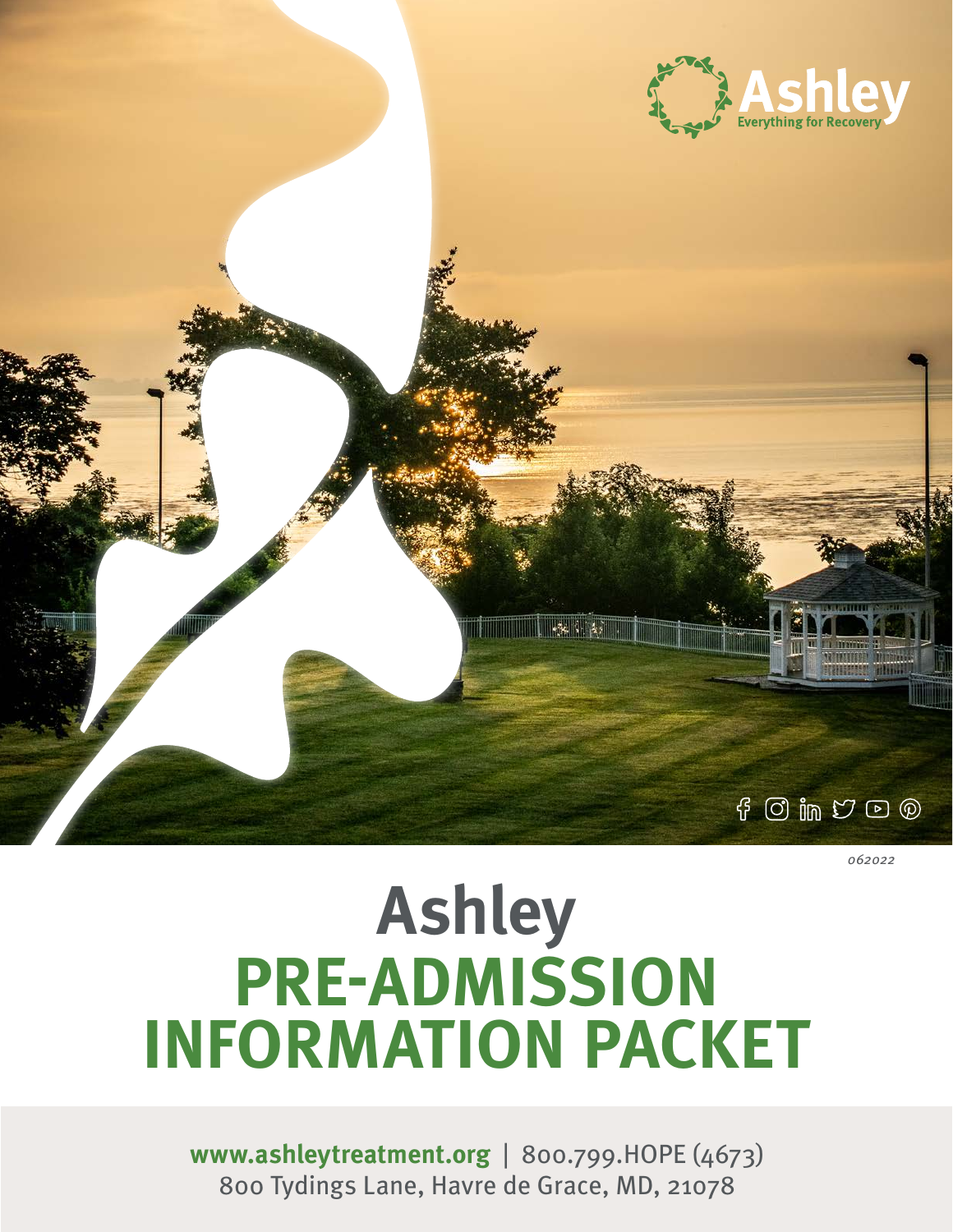

# *"Welcome to Ashley. The nightmare is over."*

— Ashley's Co-founder, Father Joseph C. Martin

It is our hope that you will find the path to recovery during your time with us. We know this is a challenging time, and you may feel anxious about what will happen next. We are here to help you start your recovery journey and make your treatment experience as meaningful as possible.

Addiction, or as we prefer to call it, substance use disorder (SUD), is a treatable disease, not a moral failure. At Ashley, we are committed to a compassionate and holistic approach to your care, utilizing innovative, evidence-based treatment modalities to help heal your mind, body and spirit. We go one step more to help you enter a path of lifelong recovery!

## **YOUR ADMISSION TO ASHLEY**

When you arrive at Ashley, we will welcome you and your loved ones and begin the intake process. As your health and safety is our top priority, we implement best practices and recommendations from the CDC, State of Maryland and Harford County Health Department to respond to the COVID-19 pandemic and protect our community. For us, this includes confirming upon your arrival that you do not exhibit any COVID-19 symptoms and performing a COVID-19 test. Please note that we strongly recommend every patient be fully vaccinated and boosted prior to their admission to Ashley. Vaccination may be required based on community transmission rates reported by the CDC. To reduce the risk of exposure for you and your loved ones, we ask everyone to wear a mask while at Ashley.

While we wait for the results of your COVID-19 test, we will review your consents to treatment. If your COVID-19 test is POSITIVE, we will defer admission and provide you with informational material on what to do when you test positive for COVID-19. Our Intake Department will follow up with you within 24 to 48 hours after the positive test to reschedule your admission for seven to ten days after your admission was deferred. If you are cleared to continue admission to Ashley, we will proceed with the intake process as planned.

While you are meeting with an intake coordinator to admit to Ashley, a member of our clinical team will meet with your family to answer their questions and collect any information that will support us in providing you with the best possible care.

Once you have completed all consents to treatment, you will meet with one of our nurses to complete your nursing assessment and receive your Patient Handbook. This process typically takes 30-45 minutes. At this time, we will conduct a thorough search of your person and your belongings. We do this to ensure the safety of our environment of care. We will secure any items you cannot bring to treatment for the duration of your stay.

As a part of our admission process, we will provide you with a tablet to complete your first Trac9 assessment. This tool is a critical part of our commitment to measurement-based care, and you will continue to take these assessments to track your progress throughout your stay. Please review the additional information about Trac9 provided in your Patient Handbook and turn to your counselor with any questions.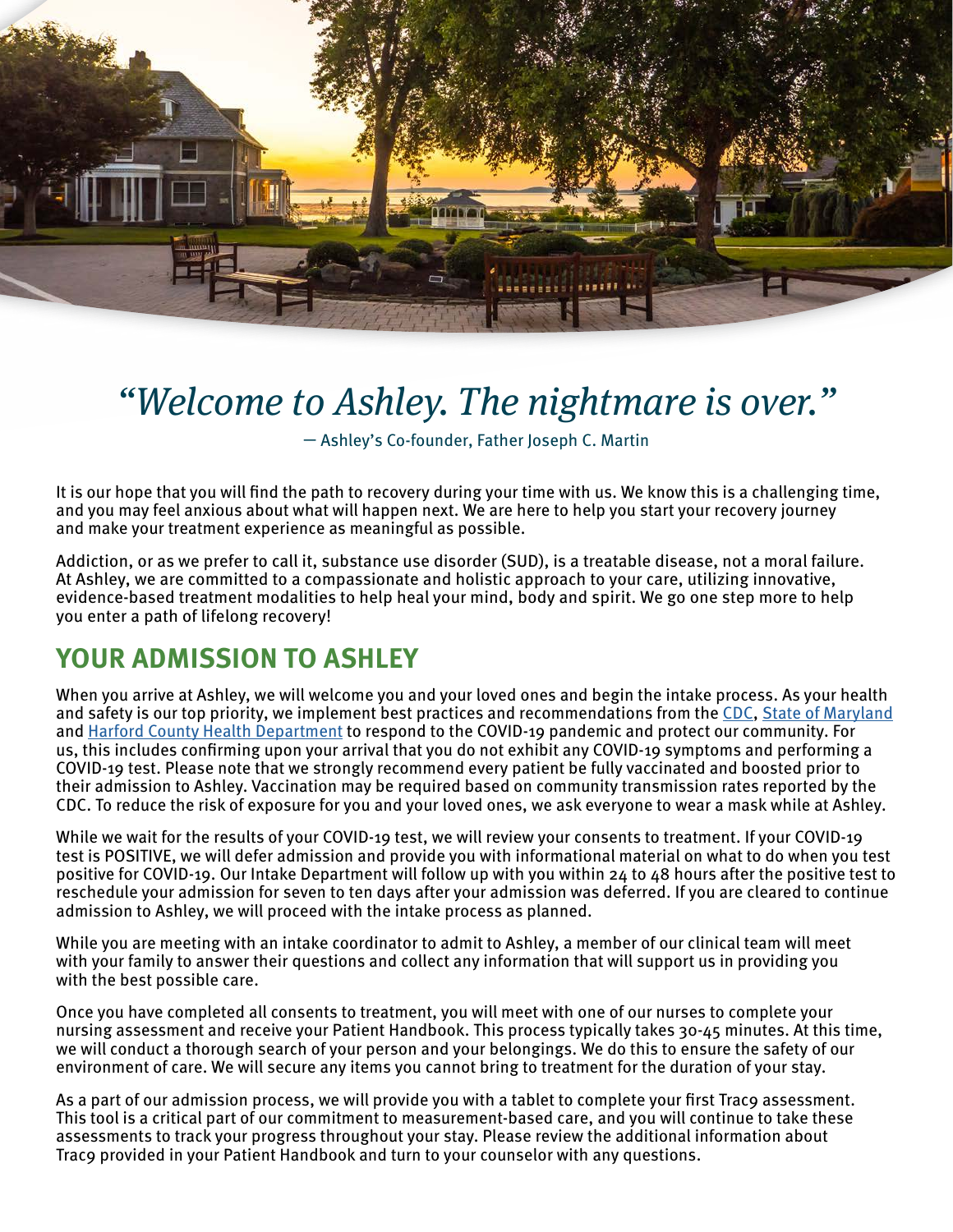## **NEXT STEPS**

After you have completed the admission process, you will be greeted by one of our clinical aids. They will take you on a tour of the campus and answer any questions you may have. Within the first 24 hours, you will participate in our patient onboarding with a member of our clinical team. In this meeting, we outline the expectations we have for patients in our care, including a review of our policies and procedures. Ashley is committed to creating a culturally responsive environment where everyone is welcome and cared for with dignity and respect. As a member of our community, it will be your responsibility to uphold these values while you are with us.

Additionally, you will meet with one of our medical providers to complete your medical history and physical exam. This is an important part of our holistic model of care and ensures your physical needs will be met while you are in treatment.

## **OUR TREATMENT MODALITIES**

We use every available tool to help you heal. This may include medication supported recovery to ease withdrawal symptoms, minimize cravings and help you focus on recovery, especially during the initial phase of treatment.

To provide you with a balanced treatment experience and maximize your recovery at Ashley, our programming consists of a variety of services: individual and group counseling sessions, educational workshops, a variety of specialty and support groups, 12-step meetings, spiritual services and a Family Wellness Program to help your loved ones strengthen their relationship with you. We also offer various wellness services and activities to support your foundational fitness, sleep hygiene and nutrition. As part of your treatment experience, we will develop a continuing care plan tailored to your specific needs that will help you navigate recovery when you leave Ashley. During this process, we will connect you with our alumni community that meets regularly and supports each other.

## **ENVIRONMENT OF CARE**

Ashley is a special place, and we are so glad you are coming here to heal. We hope that the serenity of our beautiful surroundings will help you heal and enter a path to lifelong recovery. To maintain our unique environment of healing and care, we ask everyone to treat each other with respect and refrain from offensive language or violence. Please be considerate of our inclusive and diverse community — everyone deserves a chance to heal.

*"Ashley was built to be a beautiful and dignified atmosphere* — *free of blame, shame and judgement."* 

— Ashley's Co-founder, Mae Ashley Abraham

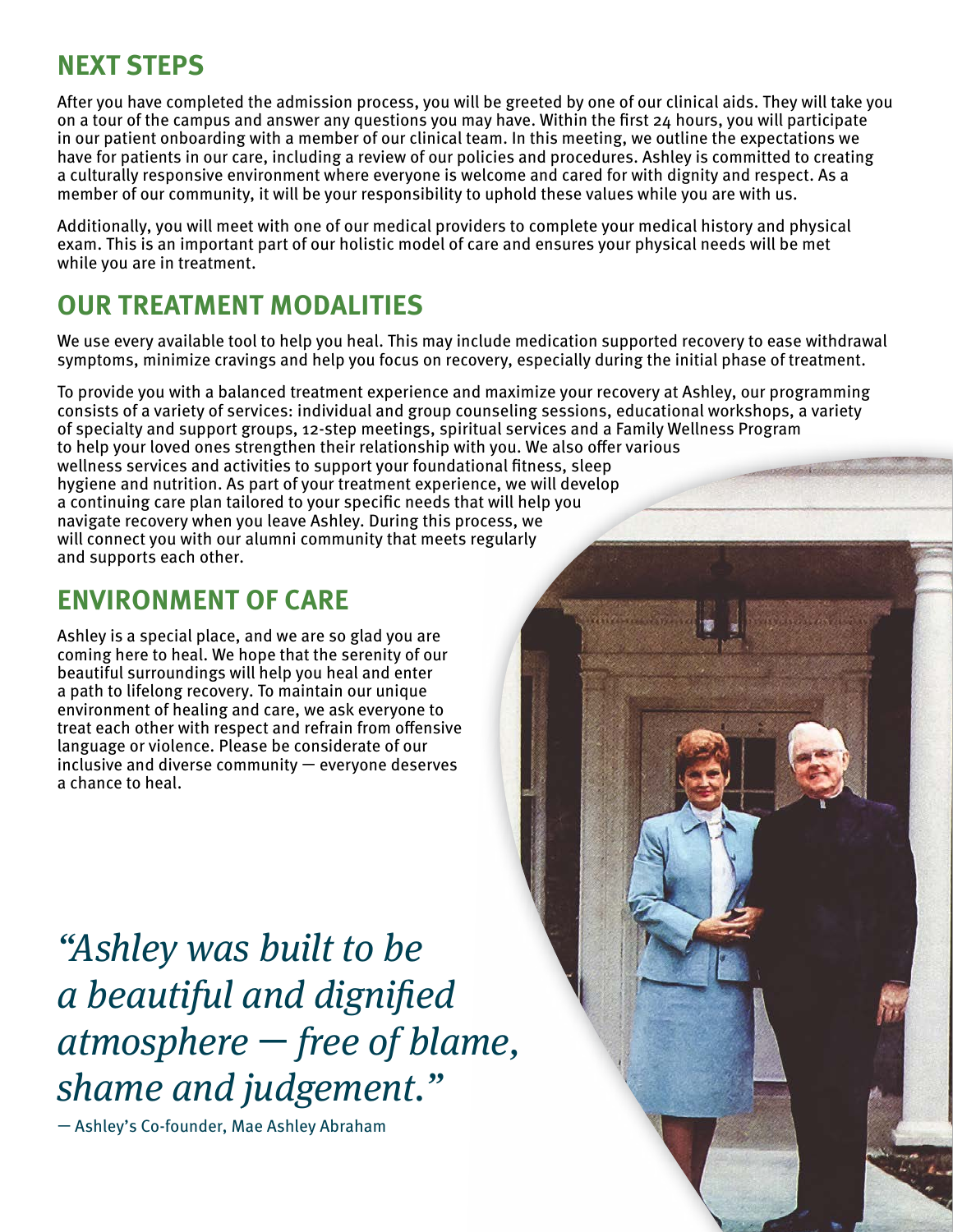# **UNIVERSAL MASKING**

**Statement on Universal Masking of Staff, Patients, and Visitors at Ashley**



Ashley Inc. in accordance with The Joint Commission supports the CDC's recommendations on Universal Masking within healthcare settings. Ashley Inc. believes that Universal Masking is a critical tool to protect staff and patients from exposure to asymptomatic and presymptomatic individuals infected with COVID-19.

To address asymptomatic (infected individuals who do not show observable symptoms) and presymptomatic (infected individuals who have yet to develop symptoms) COVID-19 transmission, the CDC recommends that healthcare facilities "…implement source control for everyone entering a healthcare facility (e.g., healthcare personnel, patients, visitors), regardless of symptoms."

Source control involves having people wear a cloth face covering or medical grade face mask (surgical or procedural mask) over their mouth and nose to contain their respiratory secretions and thus reduce the dispersion of droplets from potentially infected individuals. And in order for source control to be effective, it requires that everyone wear a mask within healthcare buildings to prevent the spread of respiratory viruses such as COVID-19.

Masking universally - in addition to physically distancing and practicing frequent hand hygiene - will significantly decrease the likelihood that an individual in the community with an unrecognized COVID-19 infection could infect others.

#### **PATIENTS**

All patients will be instructed to wear at least a cloth face covering when entering any Ashley building. If they arrive without a face covering, one will be provided. In accordance with CDC recommendations, face masks and cloth face coverings will not be placed on anyone who is having difficulty breathing or on anyone who is unconscious, incapacitated or otherwise unable to remove the mask without assistance. Patients may remove their face covering when in their rooms, eating, or outside and able to physically distance from one another. Patients experiencing any respiratory illness symptoms (e.g., persistent cough or sneeze) will be required to wear a surgical or procedural mask.

#### **ASHLEY STAFF**

The current standard for all Ashley employees is that they wear a face mask at all times when in any Ashley building while continuing to physically distance, practice good hand hygiene, and continually monitoring themselves for signs and symptoms of illness. There are very few areas or situations in which staff are not required to wear a face mask. Here are a few. They are not required to wear a face mask when outside and at least six feet away from patients, when eating, or when they are alone in non-patient-care areas. If staff have face-to-face meetings with one or more of their colleagues in an enclosed area such as an office or a break room, however, they will wear a face mask.

**Physically Distancing, Practicing Frequent Hand Hygiene, Daily Monitoring for Signs and Symptoms, & Universal Masking.** These are the four main pillars of our viral transmission-based precautions. One does not negate the importance of the other. They are all essential.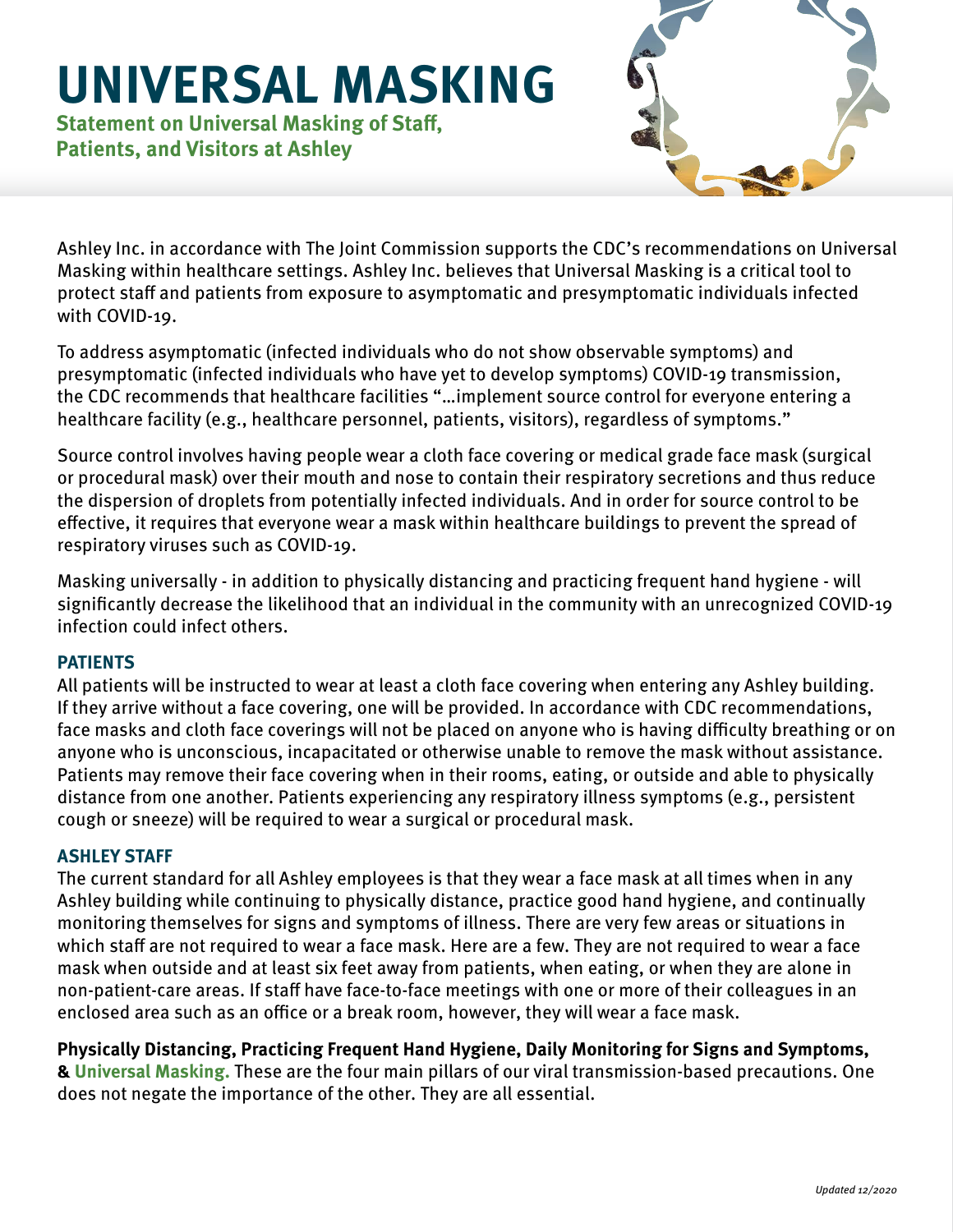# **STRIVE FOR ZERO EXPOSURE** *Keep Ashley Safe*



**UNIVERSAL MASKING** Wear your face mask over your nose and mouth to protect others.

**PRACTICE PHYSICAL DISTANCE** Maintain 6 feet apart (2 arm's length) from others.





# **HAND HYGIENE**

Wash your hands frequently with soap for at least 20 seconds.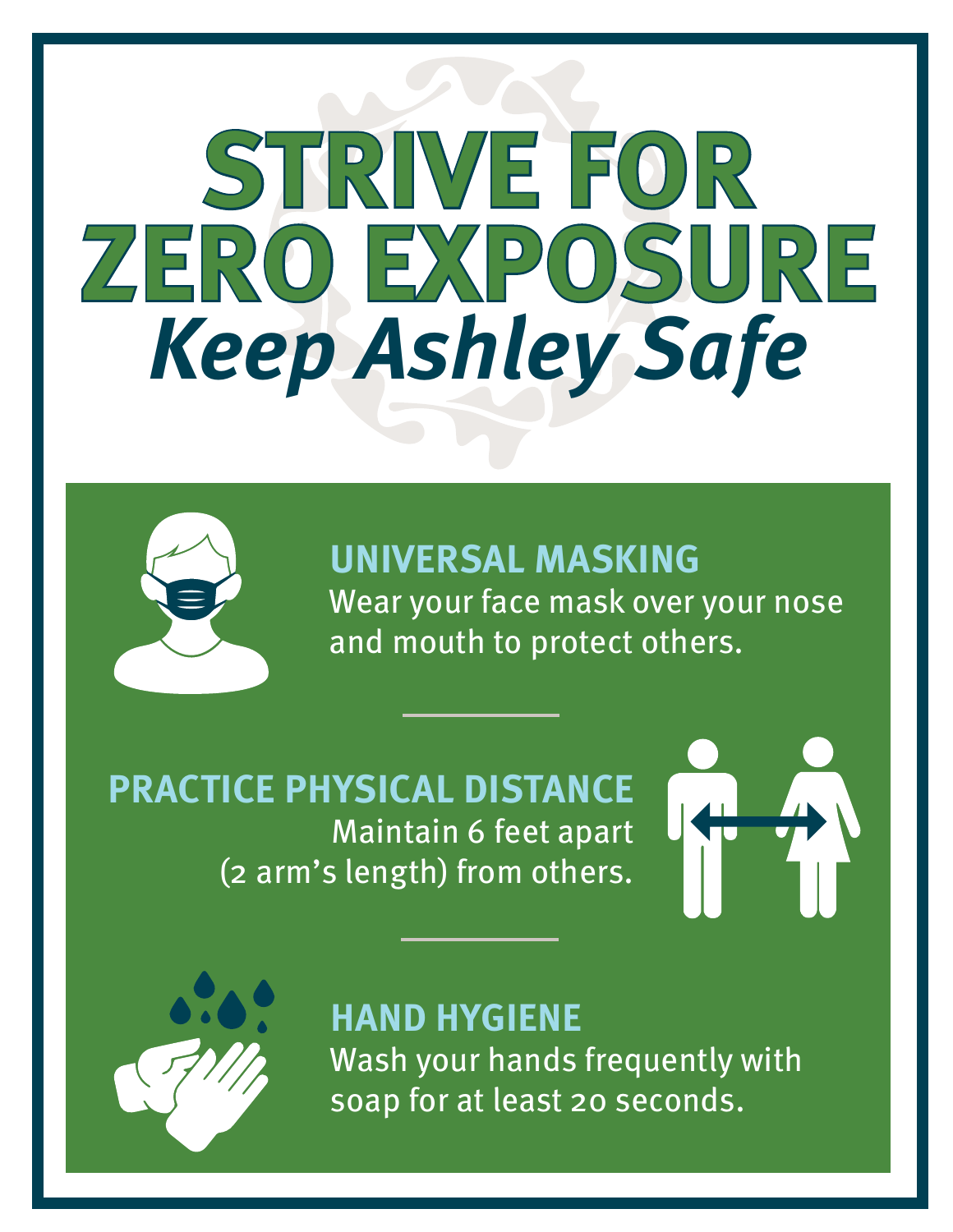# **Packing List**

# **WHAT TO BRING:**

#### **PLEASE LIMIT LUGGAGE TO TWO PIECES.**

- Picture ID
- Insurance and/or prescription card
- **• COVID-19 vaccination card**, if applicable
- Comfortable casual attire laundry service is provided.
- Exercise clothing gym shorts/shirts and sneakers (Patients in our Pain Recovery Program should bring a one-piece bathing suit and water shoes for hydrotherapy)
- Weather appropriate outerwear
- Unopened personal hygiene items shampoo/soap/ toothbrush/toothpaste/shaving kit
- *• Medications please bring your existing prescribed medications in the original bottles and a list of all over the counter medications, vitamins, herbals, or other supplements you are currently taking. Our medical staff will review the existing medications and additional list to determine which may be helpful for you during your stay at Ashley. Your personal medications will be used for verification purposes only. Upon admission, these medications will be stored and then returned to you at the time of discharge. You should provide information on your prescription insurance coverage at the time of admission. If insurance does not cover your medications, you will be responsible for the charges.*
- Unopened smoking & tobacco products Ashley will not provide these items. Cigarettes aren't available to purchase on campus. We do not permit the use of E-cigarettes or "vape" equipment.
- Method of payment credit card or cashiers' check for amount agreed to during the pre-admission phone assessment
- Cash/Credit or debit card for incidentals. You will need funds for treatment-related reading materials you may wish to purchase, incidentals and extra services such as dry cleaning, massage and acupuncture. The Oak Store on campus sells personal-need items, recovery-related materials and Ashley items. Please limit your cash to \$100.
- Journal for writing / novels and nonfiction books are permitted, but will be evaluated for appropriateness during luggage searches.

# **WHAT NOT TO BRING:**

- **• Reusable water bottles/containers are not permitted as a result of COVID precautions.**
- Alcohol or non-prescription/illegal drugs
- Opened packs of cigarettes
- Electronic vapor cigarettes
- Over the counter medications and vitamins **please bring a list of what you've taken regularly**
- Medical testing devices  $-$  consult with your Intake Coordinator if you have specific medical testing device to ensure that you should not bring it with you
- Cell phones\*, tablet/iPad, camera, laptop, or Smartwatches (ie. Apple, Fitbit, Garmin, etc.)
- Body powder or baby powder of any kind
- Scissors or sharp objects, including metal nail files, bottle/can openers and straight-edge razors, Leatherman-type tools, lighter fluid refills
- Perfumes or any product containing alcohol
- Inappropriate or revealing clothing that includes short shorts; pants that hang below the normal waist revealing underwear; any clothing with alcohol or drug logos/graphics
- Food, candy or drinks our dining room provides snacks and drinks 24/7
- Guns, knives or any item commonly used as a weapon
- Sports equipment
- Decks of cards
- Bedding, pillows and stuffed animals
- Items of significant expense i.e. jewelry, watches, clothing, bags, etc.
- Under the Americans with Disabilities Act (ADA), Ashley Addiction Treatment welcomes the use of service animals by any person with a disability. Comfort or emotional support animals according to the ADA, are not considered service animals and therefore are not permitted.

\*You may bring your phone to admit to Ashley, but we will secure it for the duration of your treatment.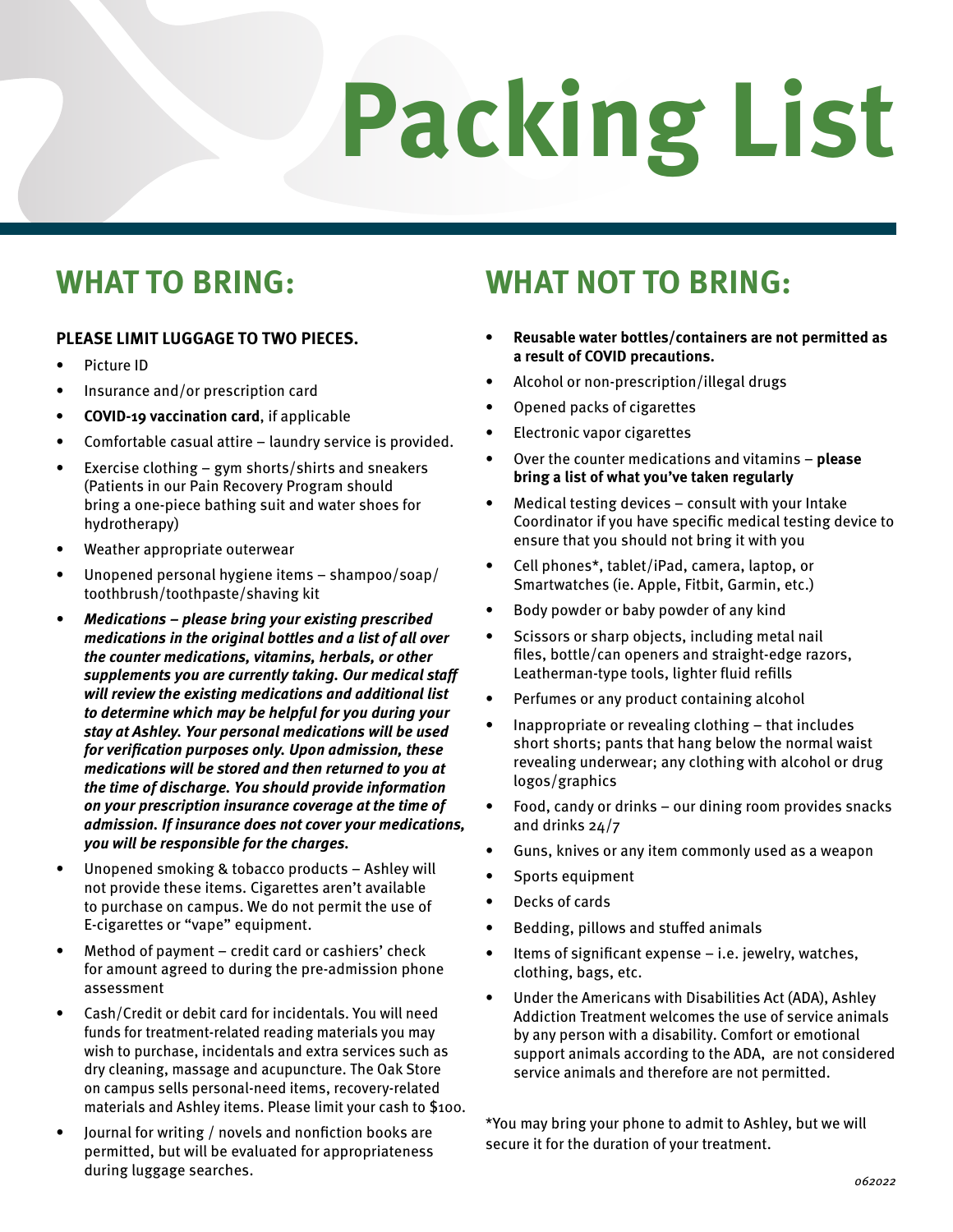# **FAMILY WELLNESS PROGRAM VIRTUAL PROGRAMMING**

*The health and safety of our patients, staff, families, and community are of the utmost importance. It is with this in mind that we transformed our once 3-Day, In-Person Family Wellness Program and made it virtual. This allows us to continue our valuable family programming from the comfort of your home.*

*During this virtual programming, we will provide education, coaching services, and opportunities to interact with other family members to gain support and understanding for a successful recovery. You will also be provided additional resources and support as a family beyond the successful completion of treatment by your loved one.* 

#### **FOUNDATION EDUCATION**

Supplied to the primary contact via email from a Family Services staff member.

#### **FAMILY COACHING**

The primary contact will engage with a family counselor, one-on-one, to process through the videos and concerns.

#### **FAMILY WORKSHOPS**

These workshops are held weekly on the Zoom platform to help unpack different topics that impact the family. The topics rotate each week on a 4-week basis. Workshops are live and interactive with a family counselor and other families present.



#### **AshleyTreatment.org**

800.799.HOPE (4673) 800 Tydings Lane Havre de Grace, MD, 21078

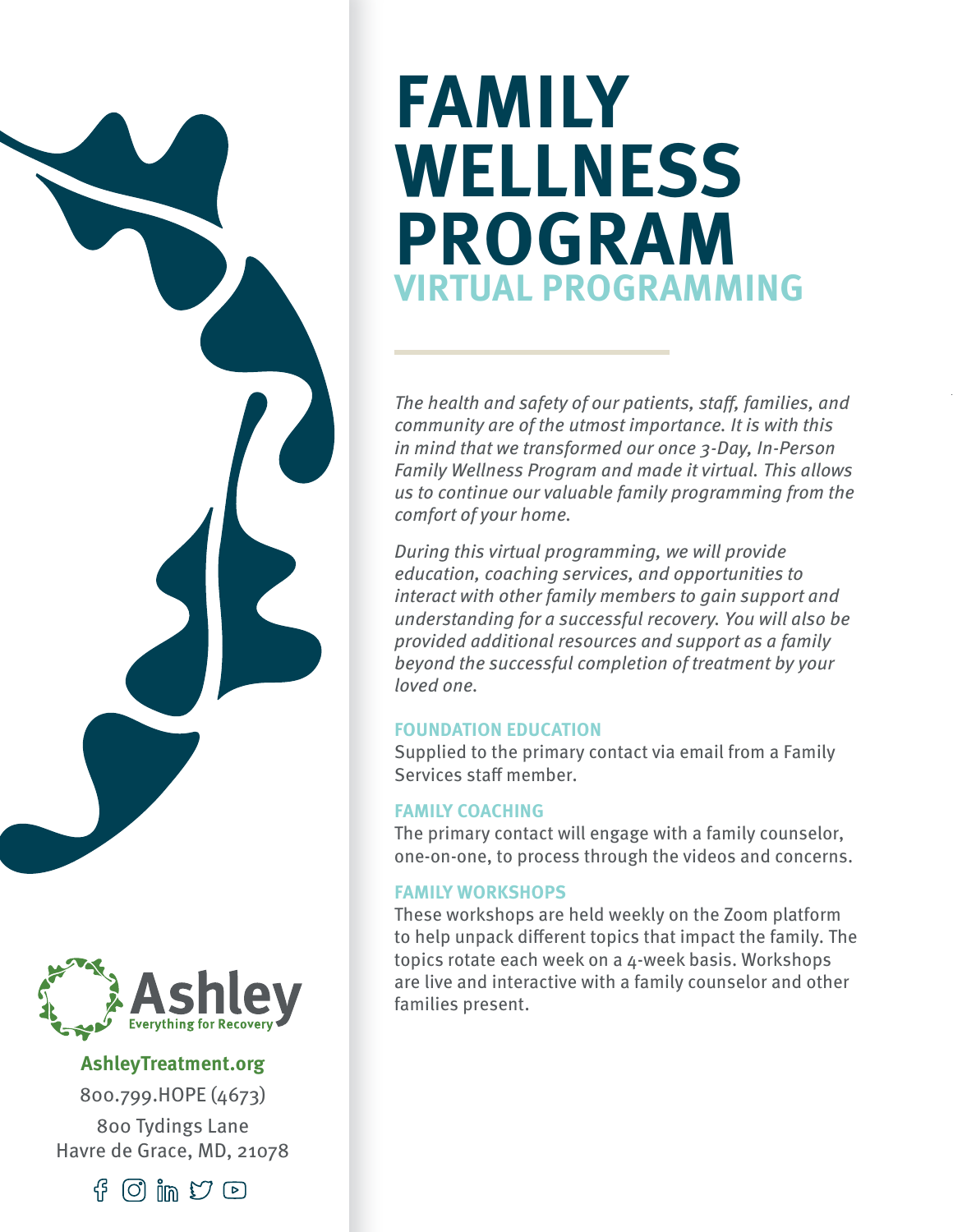

#### **Why should my family be involved? Why should I participate in family services?**

Research has shown that family participation increases positive outcomes for patients in treatment.

#### **Who do you call in my family?**

We contact family member(s) identified as your primary contact for a family coaching session. We provide videos and written information from our Family Wellness Program so they can gain a foundational understanding of the disease model of addiction, the process of recovery, and how to recognize unhealthy behavioral patterns in themselves.

#### **Will you tell my parent to cut me off? Or tell my significant other to leave the relationship?**

No. We do not tell your family members how to proceed in your relationship. We help them to identify unhealthy patterns in the relationship and what they are able to do to help heal your relationship.

#### **Do you tell them what I'm doing in treatment?**

We can provide a general overview of what a typical day looks like at Ashley. We do not go into great detail about your treatment.

#### **What happens after you talk to them?**

Families are provided with additional resources

#### **What do you talk to my family about?**

We talk to your family about the disease of addiction and its progression, as well as the process of recovery. We also help family members recognize unhealthy patterns of their own, such as codependency, enabling, and trying to control you and your addiction. We educate families about how to support you in a healthy way. We



including links to peer support groups such as Al-Anon, Nar-Anon, and SMART Family. Families are encouraged to attend Family Workshops, which provide information and education regarding topics relevant to family recovery. Finally, our hope is that your family will engage in their own program of ongoing recovery in order to support you in a healthy way and heal the family system as a whole.

#### **Will I have a therapy session with my family member(s)?** Once the family coaching

session is complete, your

also provide resources that your family can utilize to support themselves, in order to better support you in your recovery.

#### **Do you tell them what I say to my counselors?**

No. We do not talk about what you discuss with your primary counselors, spiritual counselor, psychologist, etc.

#### **Do you tell them what drugs I use?**

No. We do not talk about what substances you've used, how much, how long, etc. It is not our place to disclose these things to your families.

family member will be scheduled for a follow up session with you and a family counselor.

#### **What is the purpose of the family session? What will we talk about?**

Our goal is to facilitate a discussion about how your family can best support you in recovery. This session will be centered around "homework" from the Family Wellness Program. This gives the session structure and keeps the focus on moving forward towards recovery, not rehashing things from the past.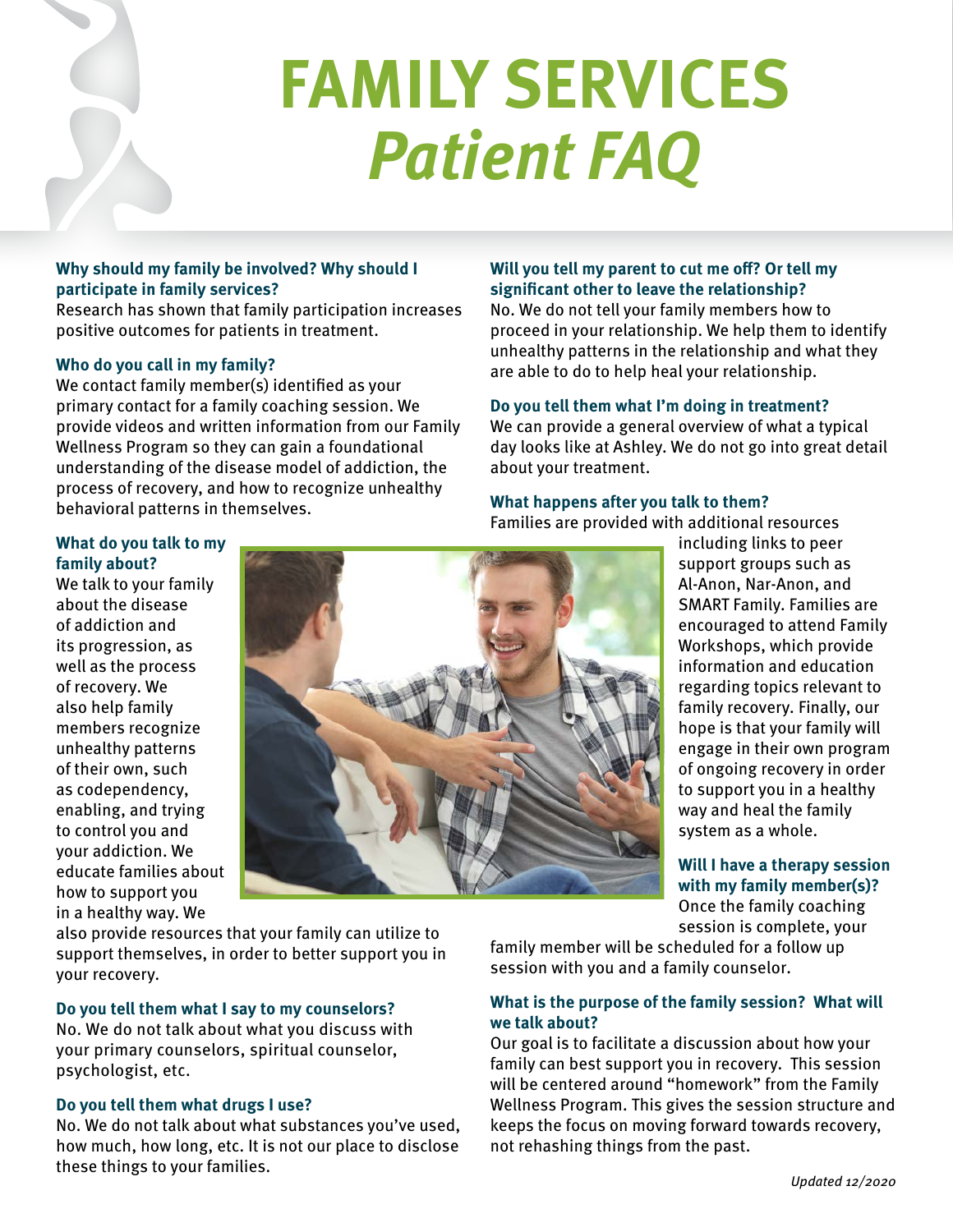# **FAMILY SERVICES** *Family FAQ*

#### **Why do I need family services? What are the benefits of family services?**

It is common for people or family systems to develop some unhealthy coping skills during times of stress, and dealing with a loved one's addiction is no different. Family services can help you identify ways in which the whole family system can support your loved one in healthy ways.

#### **Will these services include my loved one?**

The initial family coaching session will not include the patient. The focus of this session is linking family members with resources and information, as well as provide support and direction on how to support your loved one in a healthy way moving forward.

#### **Who is allowed to attend that coaching session?**

We must respect HIPAA guidelines during family coaching sessions. Therefore, we can only allow those for whom the patient has signed a release of information authorizing us to share private information. This appointment is only for those that have been identified in the scheduling process.

#### **What happens if my loved one revokes a release of information?**

When a release of information is revoked the facility can no longer communicate with you, even if appointments were set up before the release was revoked. At that point the facility cannot confirm or deny a person is at the facility.

#### **What is Al-Alon/Nar-Anon?**

Al-Anon and Nar-Anon are "sister fellowships" of AA and NA; they are 12-step groups designed for families navigating a loved one's addiction. Family members have the opportunity to learn from the experiences of others who have been in a similar situation.

#### **What do I do when my loved one comes home?**

This is the million-dollar question. Use the resources that you gained during the family coaching session. Attend the family workshops as long as you need, engage in your own recovery program, and take care of yourself.

#### **What should I expect in the workshops?**

Each workshop lasts for one hour. The first half of the session consists of information presented by one of our family counselors. After the information is presented, family members have the opportunity to ask questions and share their experiences.

#### **Are the workshops live?**

Yes, they are. Part of our goal for the workshops is to have family members interact with one another to experience the benefits of the group process. Plus, during the workshops, you have a family counselor at your disposal for any questions or concerns you may have.

#### **Am I able to continue to come to the workshops after my loved one is discharged?**

Absolutely! The Zoom links do not change, so you can continue to participate even when your loved one is discharged. Feel like you need to review some things? Feel free to attend the sessions more than one time.

#### **Can my children attend the workshops?**

While children are certainly impacted by a family member's addiction, it is important that they receive information that is age-appropriate. For this reason, children must be at least 17 years old in order to participate in the family workshops. Please refer to the Recommended Reading list for resources for younger children or ask your family counselor for additional resources geared for younger kids.

#### **What if I have additional questions or need to talk?**

You can reach out to a family counselor for issues related to family dynamics. If your questions are related to discharge plans or progress in treatment, the primary counselor would be the point of contact.

**What does family services look like during COVID/ precautions?**Like the rest of the world, Family Services has been greatly impacted by COVID-19. During this time, we have retooled our entire program to continue to serve our families during this time. Many of our services have been enhanced and more individualized due to COVID.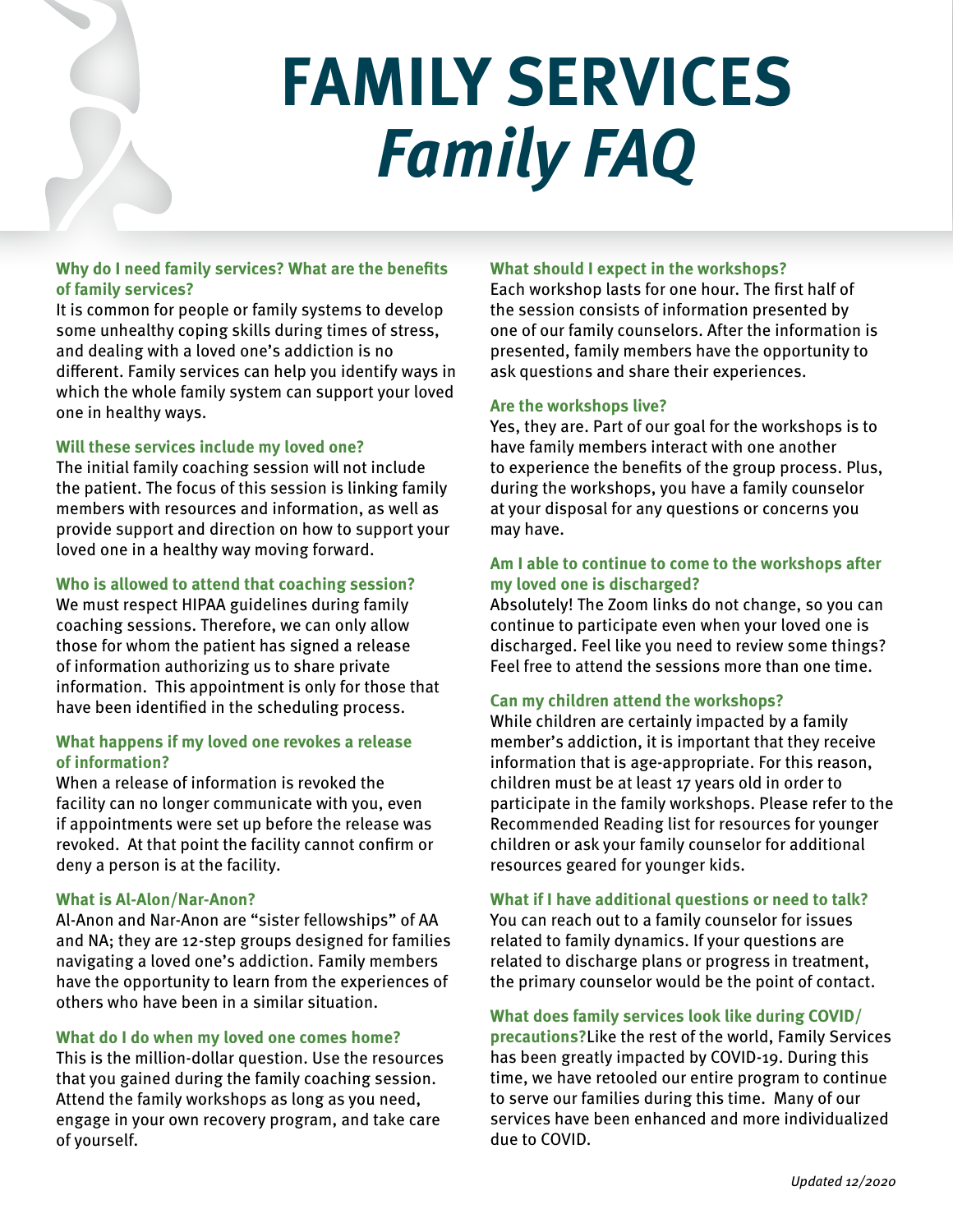**PATIENT**

# **What Is Trac9 &**  *Why Are We Using It?*

Trac9 or Trac9 Informatics is an assessment tool that monitors specific factors that have a scientifically validated and evidence-based association with long-term recovery. We track our patients' outcomes through assessments during and 12 months following their treatment with us.

Each of the assessments is normed, psychometrically validated and available in the public domain, enabling their utilization in Trac9.

### **WHY ARE WE USING IT?**

- Trac9 allows us to measure the effectiveness of treatment and is an essential tool in addressing your individual treatment needs.
- With Trac9, we assess your needs and assign a clinician that helps you and your family create an individualized path through treatment and into recovery.
- Your participation in Trac9 allows us to advocate for continued insurance authorization with your insurance company while you are in treatment.
- The data we collect through the Trac9 assessments help us improve treatment services and enhance patient outcomes.

**In short, Trac9 will help us provide you with truly individualized care, maximize your treatment outcomes and advance the science of addiction medicine – saving more lives through more effective care.**

### **HOW DOES TRAC9 WORK?**

You will be registered in the Trac9 system during the admission process, and one of our staff members will help you complete the initial assessment, identifying your treatment needs and the clinician best suited to address them.

During your time with us, you will take the Trac9 assessment on a weekly basis. We will use your assessments to develop your individualized treatment plan, identify beneficial clinical services and create a comprehensive aftercare plan for you.



For the first 12 months following treatment at Ashley, you will receive a monthly email invitation to complete your Trac9 assessment online from home; they are anonymous and take less than five minutes.

#### **HOW DO I TAKE MY ASSESSMENTS?**

#### **INPATIENT & EXTENDED CARE**

#### **Initial assessment:**

One of our staff members will help you take the assessment on a tablet.

#### **Weekly assessments:**

You will take each assessment on a tablet assisted by one of our staff members.

#### **OUTPATIENT**

*You will be able to take all of your assessments online from home.*

#### **Initial assessment:**

One of our staff members will help you complete the initial assessment online.

#### **Weekly assessments:**

You will receive an email prompt asking you to complete the survey online.

You will receive email invitations for your post-treatment assessments on a monthly basis. These are to be filled out online from home.

Completing your assessments while in treatment and after treatment will greatly improve our ability to create an individualized treatment plan for you and use the data to **change the face of addiction medicine – saving more lives through even more effective care!**

Completing your assessments is a great way to give back!

For more information about Trac9, please visit our website at www.ashleytreatment.org/trac9.